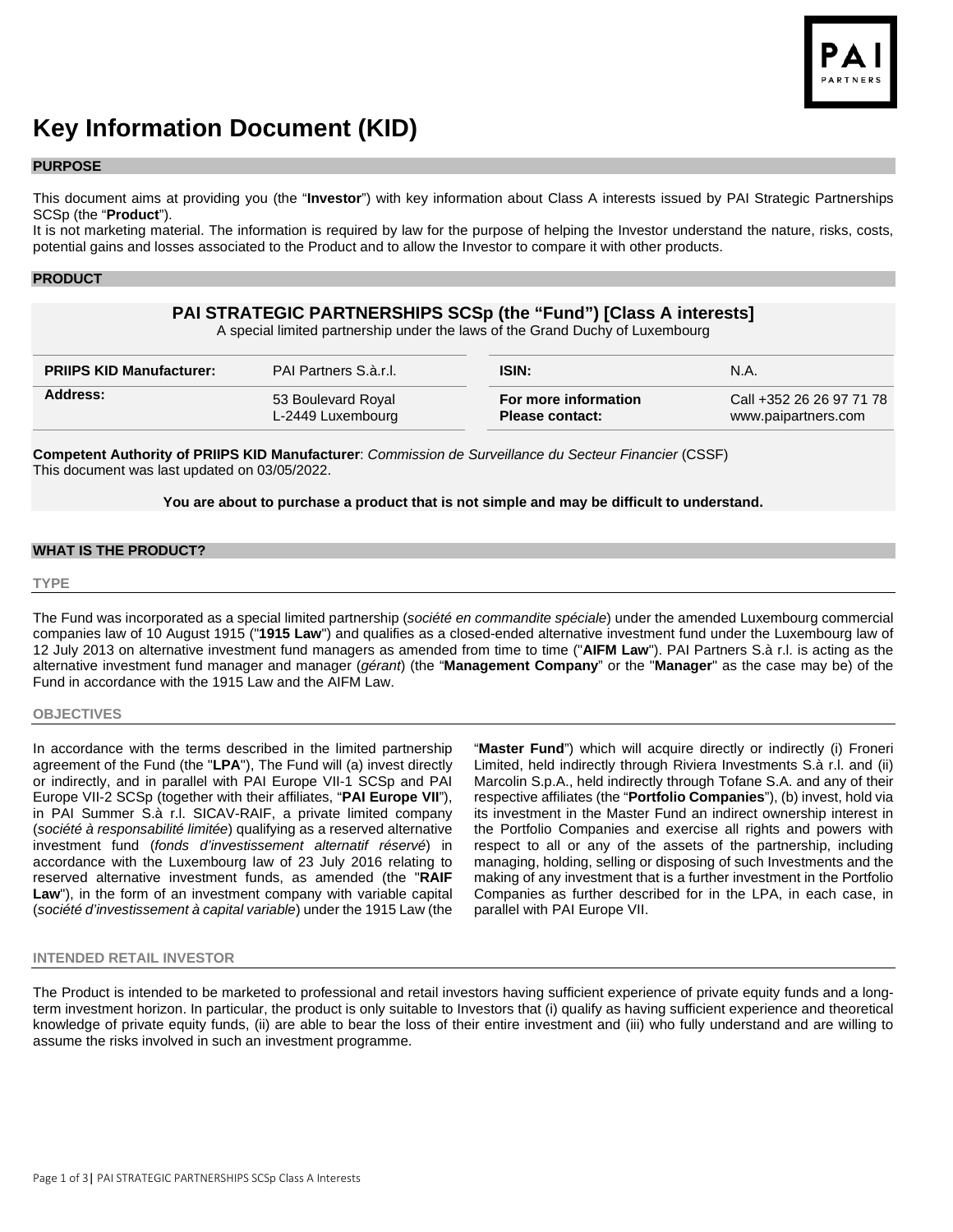### **TERM**

The Fund, unless dissolved earlier or terminated pursuant to any specific cause set forth in the 1915 Law or other mandatory law, shall have a term of five (5) years, except in the event of an early dissolution as provided for by the LPA. This term may be extended, by the Manager, by up to two (2) additional one-year periods in accordance with the terms of the LPA.

## **WHAT ARE THE RISKS AND WHAT COULD I GET IN RETURN?**



Investor cannot cash in early. The Investor may not be able to sell its product easily or it may have to sell at a price that significantly impacts the returns on investment.

The summary risk indicator is a guide to the level of risk of the Product compared to other products. It shows how likely it is that the Product will lose money because of movements in the markets or because the Manager is not able to pay the Investor. We have classified the Product as 6 out of 7, which is the second highest risk class. This rates the potential losses from future performance at a high level, and poor market conditions are very likely to impact the capacity to pay the

Investor. Changes to tax laws/treaties may adversely affect returns on the Investor's investment. The Product does not include any protection from future market performance, as a result the Investor could lose some or all of his investment. If the Manager is not able to pay the Investor what is owed, the Investor could lose his entire investment.

## **Performance Scenarios**

#### **Investment EUR 10 000 5 years** (Required minimum holding period)

| <u> 11 IV CONTIGHT LOIT TU OUU</u> |                                              | <b>U</b> years the ganca minimum notaing period) |
|------------------------------------|----------------------------------------------|--------------------------------------------------|
| Stress scenario                    | What the Investor might get back after costs | $3,690^2$                                        |
|                                    | Average return <sup>1</sup> each year $(\%)$ | $-18.08\%$                                       |
| Unfavorable scenario               | What the Investor might get back after costs | 13.509 <sup>2</sup>                              |
|                                    | Average return <sup>1</sup> each year $(\%)$ | 6.20%                                            |
| Moderate scenario                  | What the Investor might get back after costs | 18.610 <sup>2</sup>                              |
|                                    | Average return <sup>1</sup> each year $(\%)$ | 13.23%                                           |
| Favorable scenario                 | What the Investor might get back after costs | 25.401 <sup>2</sup>                              |
|                                    | Average return <sup>1</sup> each year $(\%)$ | 20.50%                                           |

This table shows the money the Investor could get back over the next 5 years, under different scenarios, assuming that the Investor invests €10,000. The scenarios shown illustrate how the Investor's investment could perform. The Investor can compare them with the scenarios of other products. The scenarios presented are an estimate of future performance based on evidence from the past on how the value of this investment varies, and not an exact indicator. What the Investor gets will vary depending on how the market performs and how long the Investor keeps the investment/product.

The stress scenario shows what the Investor might get back in extreme market circumstances, and it does not take into account the situation where the Manager is not able to pay the Investor. The figures shown include all the costs of the product itself but may not include all the costs that Investor pays to his advisor. The figures do not take into account the Investor's personal tax situation, which may also affect how much the Investor gets back.

## **WHAT HAPPENS IF PAI PARTNERS S.A.R.L. IS UNABLE TO PAY OUT?**

Losses are not covered by an investor compensation or guarantee scheme. If PAI Partners S.à r.l. is unable to pay out, the Investor may not recover the sums invested and the Investor may therefore face a financial loss and will not be able to make a claim to the CSSF.

## **WHAT ARE THE COSTS?**

The Reduction in Yield (RIY) shows what impact the total costs borne by the Investor will have on his investment return. The total costs take into account one-off, ongoing and incidental costs. The amounts shown hereinafter are the cumulative costs of the Product itself. The figures assume the Investor invests €10,000 and are estimates subject to change in the future.

## **COSTS OVER TIME**

The person selling or advising the Investor about this product may charge the Investor additional costs. If so, this person will provide the Investor with information about these costs, and show the Investor the impact that all costs will have on his investment over time.

<sup>1</sup> The percentage return for the investor is based on past performance of peer investment similar to the investments underlying the investment fund. The term "Net" refers to the fact that the return is after costs.

<sup>2</sup> The monetary amounts assume that returns are continuously compounded over 5 years (i.e. the "Required minimum holding period").